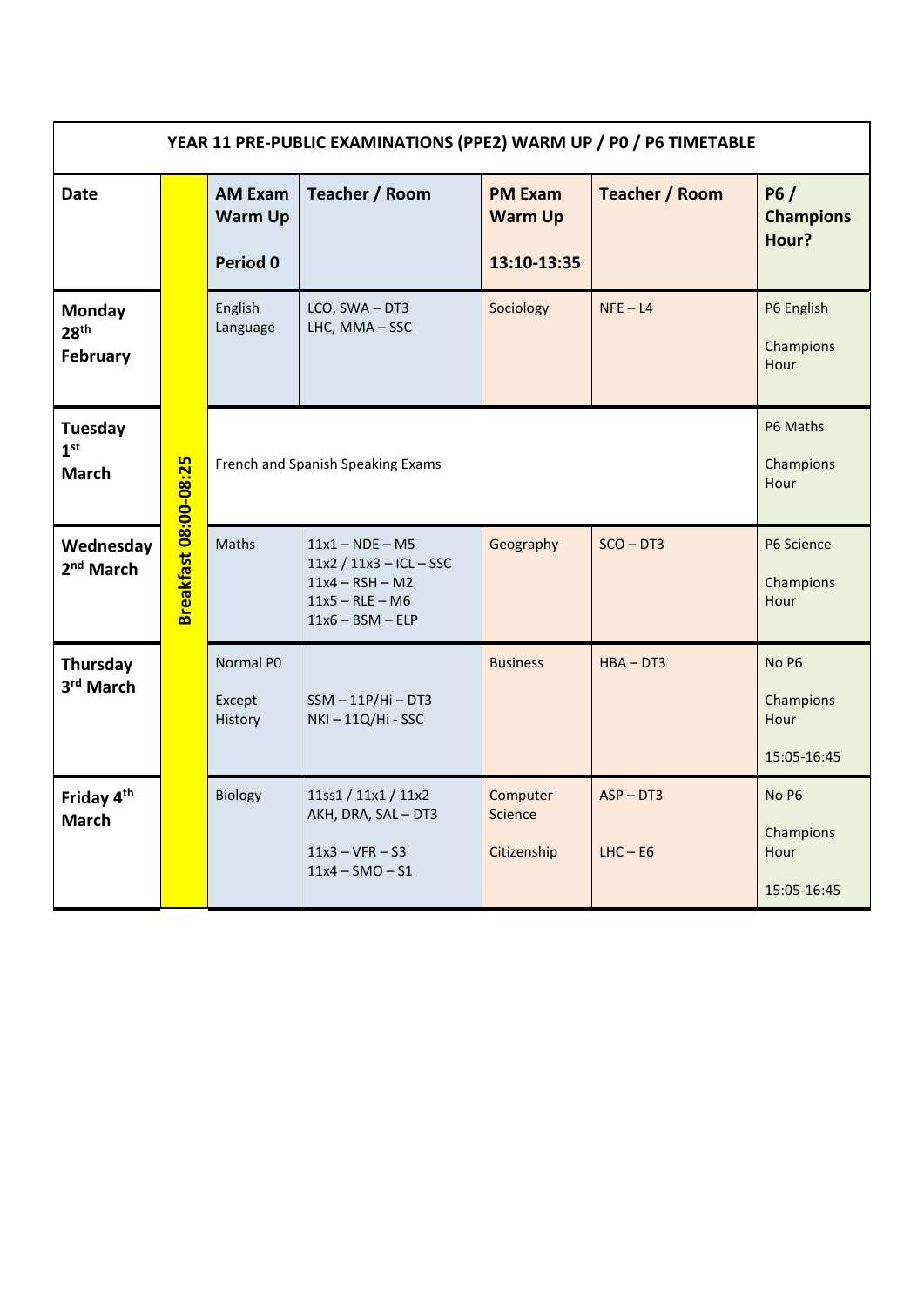| YEAR 11 PRE-PUBLIC EXAMINATIONS (PPE2) WARM UP / P0 / P6 TIMETABLE |                       |                                              |                                                                                                                             |                                                 |                                                                                                         |                                           |
|--------------------------------------------------------------------|-----------------------|----------------------------------------------|-----------------------------------------------------------------------------------------------------------------------------|-------------------------------------------------|---------------------------------------------------------------------------------------------------------|-------------------------------------------|
| <b>Date</b>                                                        |                       | <b>AM Exam</b><br><b>Warm Up</b><br>Period 0 | Teacher / Room                                                                                                              | <b>PM Exam</b><br><b>Warm Up</b><br>13:10-13:35 | <b>Teacher / Room</b>                                                                                   | P6/<br><b>Champions</b><br>Hour?          |
| Monday<br>7 <sup>th</sup> March                                    | Breakfast 08:00-08:25 | Normal P0<br>Except<br>Geography             | SCO, ICL-DT3                                                                                                                | Sociology                                       | $NFE - L4$                                                                                              | No P6<br>Champions<br>Hour<br>15:05-16:45 |
| Tuesday<br>8 <sup>th</sup> March                                   |                       | Maths                                        | $11x1 - NDE - M5$<br>$11x2 - ICL - M4$<br>$11x3 - DMA - M3$<br>$11x4 - RSH - M4$<br>$11x5 - RLE - M5$<br>$11x6 - BSM - ELP$ | Chemistry                                       | $11xss1 - SAL - SA$<br>$11x1 - DRA - S5$<br>$11x2 - SMO - S1$<br>$11x3 - VFR - S3$<br>$11x4 - KAF - S5$ | No P6<br>Champions<br>Hour<br>15:05-16:45 |
| Wednesday<br>9 <sup>th</sup> March                                 |                       | English<br>Literature                        | LCO, SWA-DT3<br>LHC, MMA-SSC                                                                                                | Computer<br>Science<br>Citizenship              | $ASP - DT3$<br>$LHC - E6$                                                                               | No P6<br>Champions<br>Hour<br>15:05-16:45 |
| Thursday<br>10 <sup>th</sup> March                                 |                       | Normal P0<br>Except<br>French<br>Spanish     | $ASO - SSC$<br>$VKU - H3$                                                                                                   | <b>Physics</b>                                  | $11xss1 - DRA - S5$<br>$11x1 - SAL - SA$<br>$11x2 - KAF - S7$<br>$11x3 - SMO - S1$<br>$11x4 - AKH - S9$ | No P6<br>Champions<br>Hour<br>15:05-16:45 |
| Friday 11 <sup>th</sup><br><b>March</b>                            |                       | Biology                                      | 11ss1 / 11x1 / 11x2<br>AKH, DRA, KAF-DT3<br>$11x3 - VFR - S3$<br>$11x4 - SMO - S1$                                          | History                                         | $SSM - 11P/Hi - L3$<br>NKI-11Q/Hi-L2                                                                    | No P6<br>Champions<br>Hour<br>15:05-16:45 |